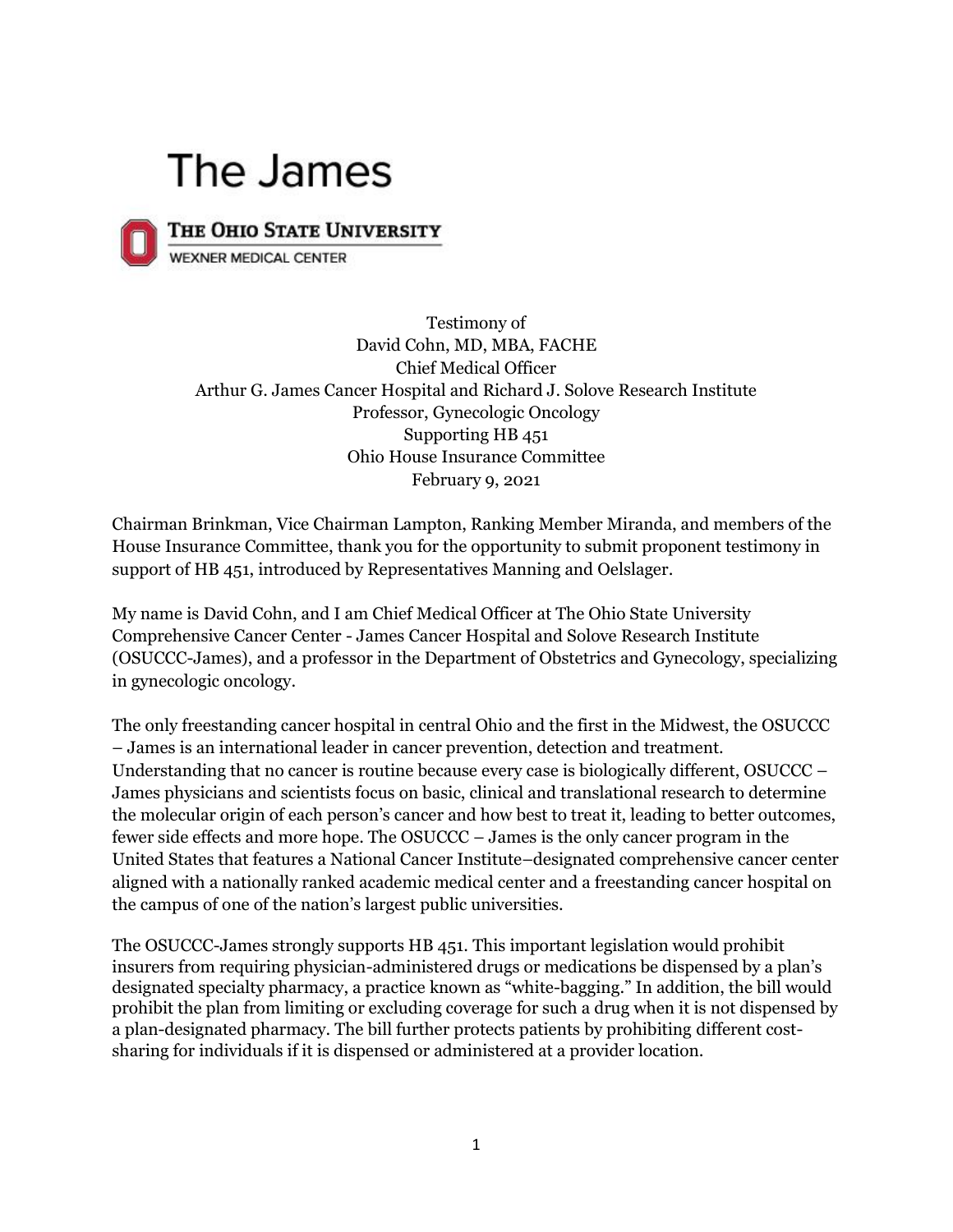Traditionally, healthcare providers buy their non-self-administered specialty drugs (infusion and injectable drugs) from distributors and administer them to patients as needed. Providers then bill patients through the patient's medical benefit for the drug. This commonly is called the buy and bill model.

White bagging is an emerging trend amongst payers that interrupts this chain. The payer purchases the therapies directly from specialty pharmacies for the patient's treatment, which ships it to the provider (pharmacy or physician) for administration. The patient is charged through pharmacy benefits, often via the Pharmacy Benefit Manager (PBM).

This system is problematic and poses risks to patient safety.

At The James, our clinicians take a thorough history and examine a patient before administering an injectable medication, such as chemotherapy or biologic agents. Patient treatment regimens are often adjusted in response to the patient's evolving condition. Our pharmacists maintain an inventory of drugs so that we can fill the order as needed, ensuring timely care is provided.

However, an insurer requirement for white bagging can cause delays in treatment while the patient awaits the delivery of the appropriate drugs at the dose that is specific to the patient. For patients fighting cancer, delays can be emotionally difficult and may impact treatment success and patient outcomes.

Further, medication is shipped for each individual patient instead of using a comprehensive medication supply chain system that encompasses regular and timely medication delivery. This system means that there is an increased risk of the drugs being delivered to the wrong location, particularly in multi-clinic buildings. Failed delivery or lost medications also can cause serious delays in treatment, which is dangerous for patients in need of urgent care.

Many of these drugs are fragile and require complex storage and shipping requirements. If they were to become altered, they may pose risks to the patient's safety. By relying on outside entities, hospitals cannot guarantee that the medication has been handled properly. This loss in the chain of custody is a liability risk and patient hazard.

Under white bagging, hospitals and clinics often assume responsibility for patient care and safety. This means that they must verify drug integrity and pedigree and ensure that risk evaluation and mitigation strategies requirements are met. Providers do not receive any compensation for the additional responsibilities they must take on to serve as couriers for complex drugs, such as special handling and temperature-control monitoring.

There are also considerable challenges with integrating refills, payments and shipment for a just-in-time treatment. Small mis-coordination can cause significant delays in treatment resulting in possible harm to the patient.

Safe, effective, and timely administration of anti-cancer medication is the top priority of The OSUCCC-James Department of Pharmacy. Bar-coding and robotic technology is utilized during the preparation, dispensing, and administration process to ensure that the five rights of medication administration are met (the right patient, the right drug, the right dose, the right route, and the right time). The practice of white bagging introduces patient specific medication